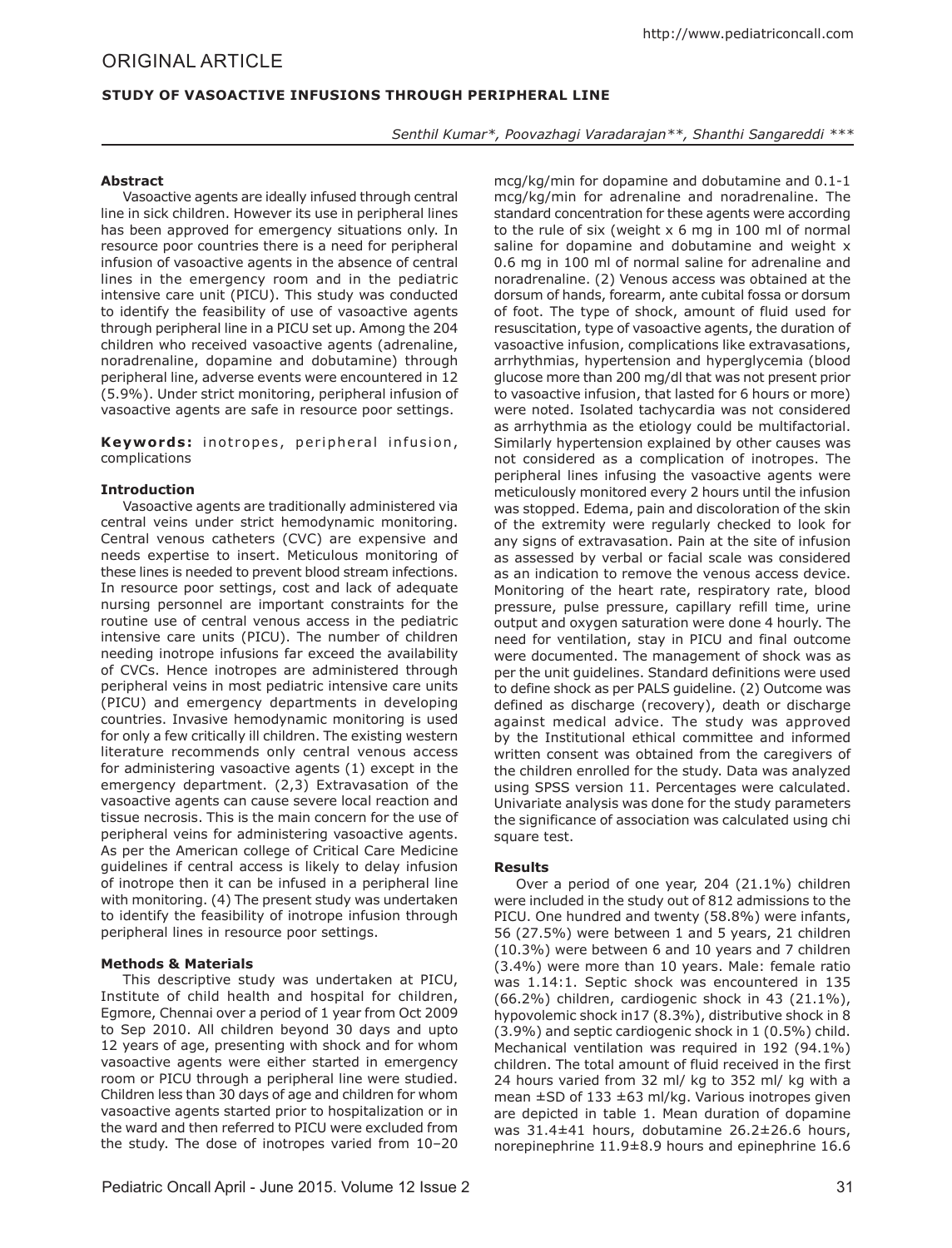±16.9 hours. In 3 children vasoactive agents were initially administered through interosseous route (for a duration of 24 hrs, 8 hours and 3 hours respectively) and later changed to a peripheral vein. Adverse effects encountered in the children with vasoactive infusions were minimal and were hyperglycemia in 6 (29%), extravasation in 3 (1.5%), hypertension in 2 (1%), supraventricular tachycardia in1 (0.5%) patient. Cutaneous extravasations occurred in two children with adrenaline infusion and one with dopamine infusion. None had vascular compromise. Cutaneous discoloration persisted till discharge in two children. Three out six children with hyperglycemia received adrenaline infusion. Others were on combination of multiple inotropes. Ninety-eight (48%) patients recovered, 100 (49%) died and 6 children were discharged against medical advice.

**Table – 1: Vasoactive agents used in the study group**

| <b>Vasoactive agents</b>               | No of children<br>( %) |
|----------------------------------------|------------------------|
| Dopamine                               | 82 (40.2)              |
| Dobutamine                             | 14 (6.9)               |
| Noradrenaline                          |                        |
| Adrenaline                             | 10 (4.9)               |
| Dopamine +Noradrenaline                | 45 (22.1)              |
| Dopamine+ Adrenaline                   | 23 (11.3)              |
| Dobutamine + Adrenaline                | 5(2.5)                 |
| Dopamine+ Noradrenaline<br>+Adrenaline | 9(4.4)                 |
| Dopamine+ Dobutamine                   | 7(3.4)                 |
| Dobutamine+ Noradrenaline              | 2(1)                   |
| Dopamine+ Dobutamine<br>+Noradrenaline | 5(2.5)                 |
| Dopamine+ Dobutamine<br>+Adrenaline    | 1(0.5)                 |
| Noradrenaline+ Adrenaline              | 1(0.5)                 |
| Total                                  | 204 (100)              |

#### **Discussion**

Extravasation is the inadvertent leakage of a vesicant solution from its intended vascular pathway (vein) into the surrounding tissue. Infiltration is defined as inadvertent leakage of a non vesicant solution from the vein into the surrounding tissue. (5) Extravasation injury in the intensive care unit is a dreaded complication and this has been reported to be around  $0.1 \% - 6.5\%$  among inpatients. (6) Children are more prone to extravasation injury due to the small size of veins, shock and capillary leak. (7) Inotropes are one of the common drugs implicated in extravasation injury. (6) Extravasation injuries can be classified into four stages. Stage I injury has pain at the site, no swelling, blistering or hard areas. Skin may be normal or discoloration may be mild, skin is warm with intact integrity, pulses in the limb will be normal with

normal refill time. Stage 2 has pain with mild swelling and leakage around the site, no blisters, possible hard areas with blanching redness or discolouration. Skin is warm with good pulses and normal capillary return below the site. Stage 3 has pain at the site, moderate swelling with leakage around the site, may have blistering with hard areas, blanching of skin and purple or black discoloration, skin cool to touch with altered integrity, good or weak pulses with a capillary refill of 2-3 sec. Stage 4 is a medical emergency. Pain may or may not be felt in the limb with severe extravasation. Severe swelling, with leakage, blistering with hard areas blanching of skin with purple or black discoloration, skin cold to touch, altered skin integrity, weak or absent pulses, prolonged capillary refill time below the site are noted. In stage 1 and 2 it is difficult to flush the cannula while in stage 3 and 4 it will not be possible to flush the cannula. (8,9) Extravasation can occur in the central as well as the peripheral veins. Recent Cochrane review has shown that that centrally placed catheters undergo extravasation as frequently as peripheral access in neonates. (9,10) Covering the cannula insertion site with non transparent dressing, poor technique of securing the venous access, high inflow pressure on infusion pumps increase the risk for extravasation. (8,11) Antecubital veins are not to be used for vesicant drugs. (11) The degree of tissue damage due to extravasation is dependent upon: the volume of the infusate, its pH & osmolarity and pharmacological action of drug being infused. (9) Extravasation related injury could be due to patient factors, cannulation procedures, equipment used, drug related and trouble in identifying much earlier. (11) Extravasation of these vasoactive agents lead to severe tissue necrosis. Emergency management includes stoppage of the infusion, pain relief, specific antidotes like phentolamine as early as possible, removal of the cannula, limb elevation, documentation and information to the parents. (5,12,13) Notification of the plastic surgeons may be required in severe extravasation injuries especially stage 3 and 4. (13,14) The adverse effects due to inotropes were minimal in this study. Extravasation was encountered in only 3 children. They were only cutaneous extravasation and did not lead to major adverse events in any of the children. Meticulous nursing care is the major reason for such low incidence of extravasation. Extravasation injuries due to dopamine have been reported irrespective of the dose as even in low dose infusion extravasation can lead to significant concentration locally to cause tissue necrosis. (15) Deep segmental full thickness tissue necrosis and brachial plexus injury have been reported following dopamine infusion. (6)

Sinus tachycardia was common in the study group and this is attributable to many other reasons and unlikely to be due to vasoactive agents alone. Other adverse effects like hypertension and hyperglycemia were not life threatening. Factors like stress, pain and dehydration could also be contributing factors for these complications. The incidence of arrhythmias was much higher in study by Patel et al. (16) Our study did not include sinus tachycardia as an arrhythmia since it is